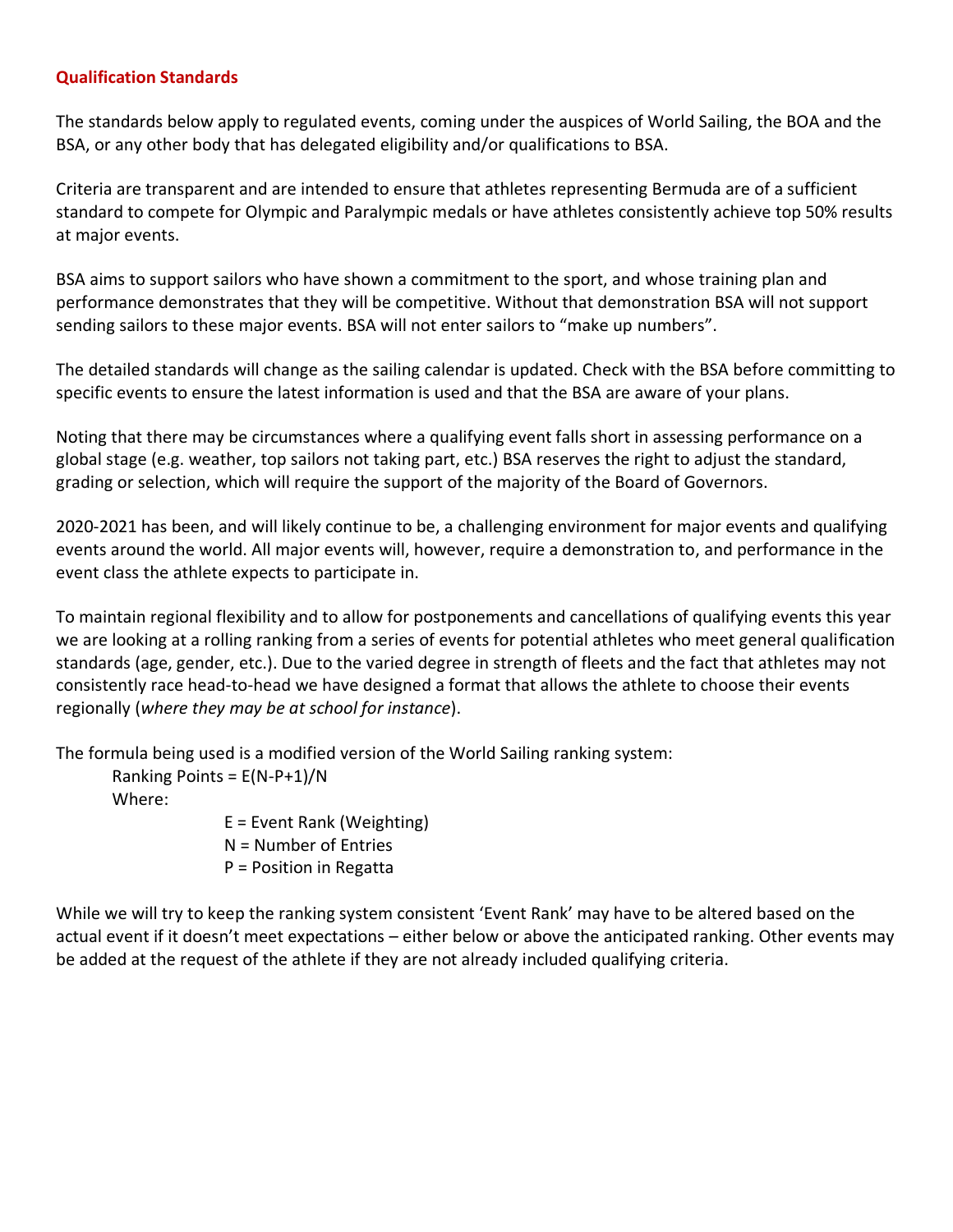## **World Sailing Youth World Championships**

| Date:                         | July 8 <sup>th</sup> to 15 <sup>th</sup> , 2022                                                                                                                                                                                                                                       |                    |  |  |
|-------------------------------|---------------------------------------------------------------------------------------------------------------------------------------------------------------------------------------------------------------------------------------------------------------------------------------|--------------------|--|--|
| <b>BSA Role:</b>              | Team selection and qualification process                                                                                                                                                                                                                                              |                    |  |  |
| <b>Registration Criteria:</b> | MNA Awarded 1 entry per event                                                                                                                                                                                                                                                         |                    |  |  |
| <b>Bermudian Status:</b>      | National (WS 19.2)                                                                                                                                                                                                                                                                    |                    |  |  |
| Age:                          | Competitors shall be under the age of 19 as of December $31st$ , 2022.<br>(Born after December 31 <sup>st</sup> , 2004)                                                                                                                                                               |                    |  |  |
| <b>BSA Criteria:</b>          | Yes                                                                                                                                                                                                                                                                                   |                    |  |  |
| Location:                     | The Hague, Netherlands                                                                                                                                                                                                                                                                |                    |  |  |
| Website:                      | http://www.worldsailingywc.org/home.php                                                                                                                                                                                                                                               |                    |  |  |
| Equipment:                    | <b>TBD</b><br><b>Likely</b> to include (pending NoR):<br>Boy's Single Handed - Laser 6.0;<br>Girl's Single Handed - Laser 6.0,<br>Boy's Skiff<br>Girl's Skiff<br>Boy's Two Person Dinghy - 420<br>Girl's Two Person Dinghy $-420$<br>Additional classes may participate - pending NoR | $-29er$<br>$-29er$ |  |  |

- A *minimum* of 3 accredited events shall be sailed to be considered;
- If more than one athlete is competing for a spot the best three event points total based on the previous 18 months prior to the selection using the formula as described above in the general Qualification Standards;
- At least one event must have an Event Grading of **50** or higher included in the 3-event total;
- The athlete must be in the top 50<sup>th</sup> percentile in at least one of the events graded 50 or higher.

The list of qualifying events below *may* not be inclusive.

It does include events received on your 2022 event plans, plus others.

Additional events *may* be considered upon request to the BSA.

The "Qualification Standards" apply to all sailors/teams.

The "Ranking System" above is primarily for situations when more than one sailor/team is vying for a spot for a particular event.

Other "Class" Qualifying Events available on request.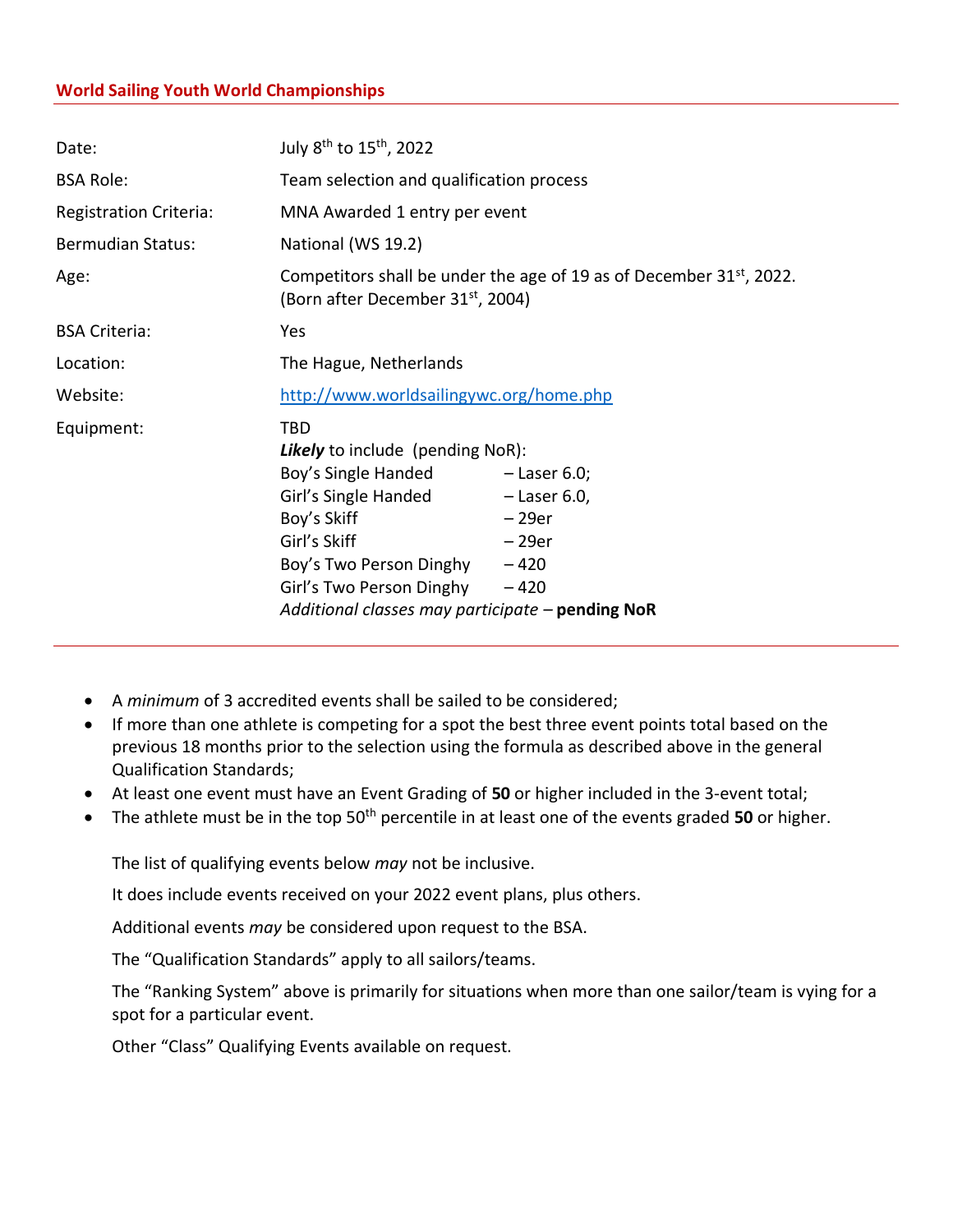## **29er Accredited Qualifying Events**:

| Event                                   | <b>Venue</b>     | <b>Event</b><br>Rank (E) | <b>Start Date</b>           |
|-----------------------------------------|------------------|--------------------------|-----------------------------|
| Skiff Generation Gran Prix #5           | Miami, FL        | 25                       | Saturday, February 13, 2021 |
| <b>Skiff Generation Gran Prix #6</b>    | Miami, FL        | 25                       | Saturday, March 20, 2021    |
| <b>Skiff Generation Gran Prix Final</b> | Miami, FL        | 25                       | Saturday, April 17, 2021    |
| 29er June Cup                           | Wickford, RI     | 50                       | Saturday, June 5, 2021      |
| SkiffGen Regatta *                      | Bristol, RI      | 25                       | Friday, June 18, 2021       |
| <b>EUROCup</b>                          | Kiel, GER        | 50                       | Saturday, June 19, 2021     |
| 29er US Nationals *                     | Bristol, RI      | 75                       | Friday, June 25, 2021       |
| ZHIK 29er World Championships           | Aarhus, DEN      | 100                      | Friday, 30 July 2021        |
| Junior Nordic Championship              | Aarhus, DEN      | 75                       | Wednesday, 4 August 2021    |
| RYA Youth National Championships        | Plymouth, UK     | 75                       | Monday, 9 August 2021       |
| ZHIK 29er World Championships           | Valencia, ESP    | 100                      | Monday, 23 August 2021      |
| 29er North American Championships       |                  | 75                       | Wednesday, 1 September 2021 |
| <b>EUROCup</b>                          | Hyeres, FRA      | 50                       | Friday, 24 September 2021   |
| 29er US Youth Champs                    | Camp Seagull, NC | 75                       | Friday, 8 October 2021      |
| 29er November Cup                       | Miami, FL        | 50                       | Saturday, 13 November 2021  |
| Palamos Christmas Regatta               | Palamos, ESP     | 25                       | Sunday, 26 December 2021    |
| 29er December Cup                       | Miami, FL        | 50                       | Wednesday, 8 December 2021  |
| Orange Bowl                             | Miami, FL        | 50                       | Monday, 27 December 2021    |
| 29er Midwinter's East *                 |                  | 50                       | Friday, 18 February 2022    |

\* This event may *not* be eligible for this qualification as it may be after the WSYWC Registration deadline. Pending NoR and respective dates.